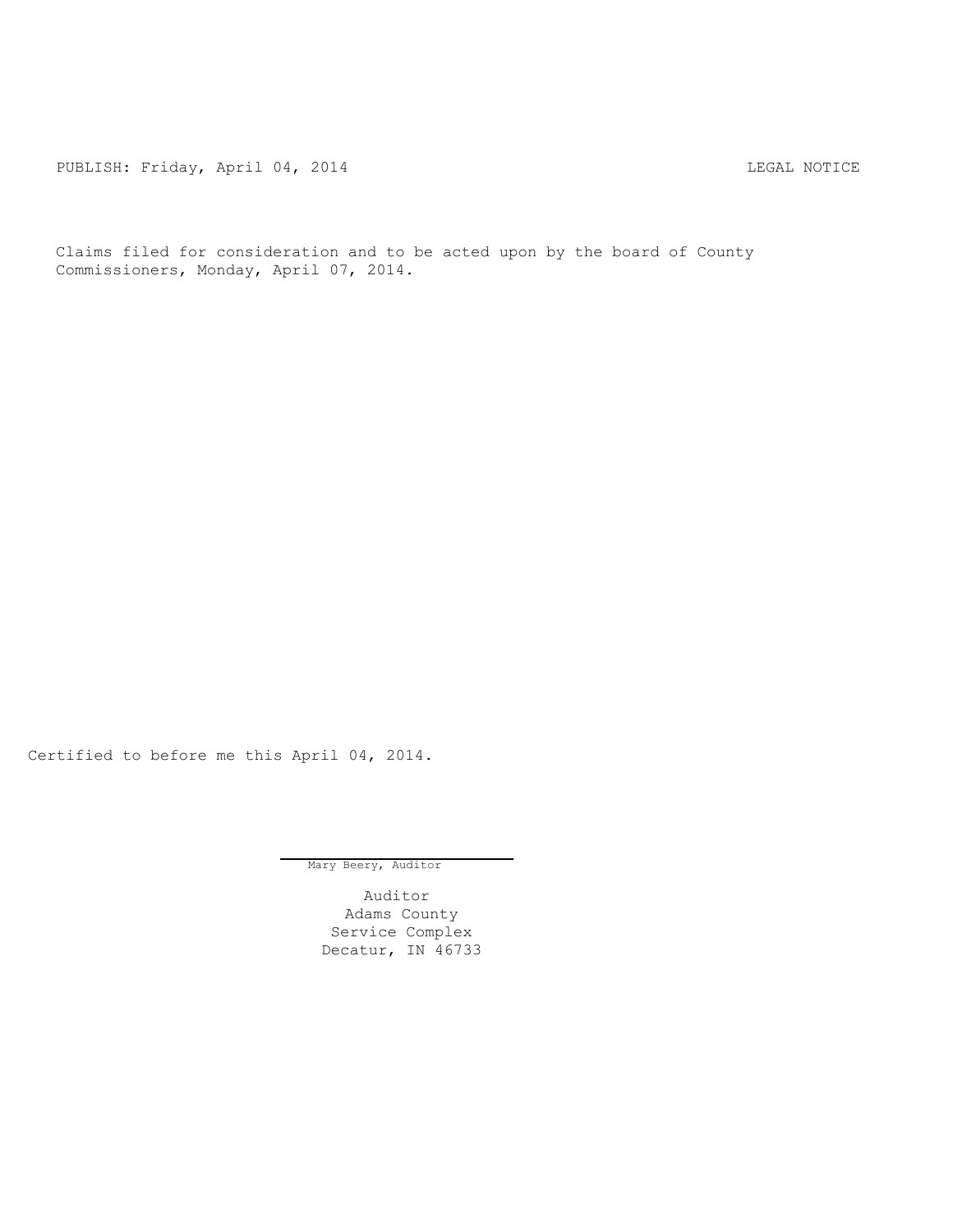

## **Claims Docket for Newspaper Adams County, Indiana**

## For Period: **3/11/2014** to **3/24/2014**

*313 W. Jefferson St. Decatur, IN 46733 (219) 724-2600*

## Date Claims to be Paid: **4/7/2014**

| <b>Vendor</b>                       | <u>Amount</u> | <b>Vendor</b>                   | <u>Amount</u> |
|-------------------------------------|---------------|---------------------------------|---------------|
| Adams County Council On Aging, Inc. | 2,125.00      | <b>Adams Memorial Hospital</b>  | 32,786.75     |
| American Wire Rope & Sling          | 1,105.00      | Barker And Sons Wrecker S       | 547.50        |
| Berne Hardware Company, Inc.        | 4.65          | Berne Tri-Weekly News           | 761.11        |
| Brateman's, Inc.                    | 400.00        | Chet's Pest Control             | 90.00         |
| Cintas Location #338                | 47.26         | City Of Decatur                 | 391.27        |
| Clarke Mosquito Control Products    | 3,618.30      | Decatur True Value              | 24.29         |
| <b>Complete Printing Service</b>    | 1,887.60      | Dealership Holdings LLC         | 47.20         |
| Daniel Weber                        | 20.00         | David L. Sommer                 | 50.00         |
| Decatur Chamber Of Commerce         | 10.00         | Decatur Daily Democrat          | 18.76         |
| Douglas L. Bauman                   | 175.00        | Geneva Police Department        | 123.00        |
| Gordon Food Service                 | 2,590.26      | K-Mart                          | 170.90        |
| Louise Busse                        | 20.00         | Mark S. Gresla, MD              | 420.25        |
| Nipsco                              | 6,478.36      | Piqua Repair Inc.               | 82.45         |
| Portland Motor Parts, Inc.          | 103.38        | Rhonda L. McIntosh              | 95.52         |
| Ronnie L. Smitley                   | 50.00         | Roto-Rooter                     | 200.00        |
| Sherwin-Williams                    | 37.17         | Teryl R. Smith                  | 254.35        |
| Print Shop                          | 932.60        | Thomas Wade Sheets              | 50.00         |
| Top Supply Company                  | 476.67        | Treasurer of Adams County       | 74,757.54     |
| Victoria Ellis                      | 20.00         | Witham Toxicology Laboratory    | 2,635.85      |
| Chris Faulkner                      | 10,900.00     | Christopher E. Harvey           | 110.27        |
| Burry, Herman, Miller & Brown, P.C. | 2,212.00      | Swiss City Veterinary Clinic    | 340.00        |
| CenturyLink                         | 672.52        | Paul Norr                       | 50.00         |
| Angie White                         | 34.32         | Tom Magnan                      | 114.48        |
| Jay County REMC                     | 162.75        | Rekeweg, Shane                  | 20.00         |
| Denny's Door Company                | 132.00        | Lehman Auto Sales               | 9.90          |
| Mary Beery                          | 30.00         | Universal Metalcraft, Inc.      | 225.00        |
| Arlene R. Bentz                     | 150.22        | Richmond State Hospital         | 2.22          |
| Don Myers Plumbing                  | 3,689.00      | William White                   | 480.00        |
| Bob's Locksmith Shop                | 121.40        | W. A. Jones And Son             | 397.66        |
| <b>Richard Clutter</b>              | 20.00         | Margaret P Sprunger             | 230.74        |
| Chad W. Sprunger                    | 945.53        | Jay Gould                       | 20.00         |
| Tom Magnan/Special Needs            | 192.16        | Arthur J. Booth                 | 20.00         |
| Hunts Appliance Service             | 140.00        | Harvest Land Co-op              | 25,909.38     |
| Wal-Mart                            | 323.05        | Adams County Truck Repair, Inc. | 1,667.68      |
| Impac                               | 247.50        | Leslie W. Marckel               | 20.00         |
| Linda Pollock                       | 199.83        | Carl W. Rumschlag               | 315.42        |
| Michael G. Werling                  | 375.00        | Kim A. Fruechte                 | 20.00         |
| Troyer's Market LLC                 | 1,516.98      | Edwin Ford                      | 20.00         |
| Randy Colclasure                    | 50.00         | Grainger                        | 260.55        |
| John R & Emily Y Hart               | 218.55        | Roy E. & Bonnie T. Bohlander    | 258.85        |
| Bi-County Services, Inc.            | 3,276.00      | Barnes & Thornburg              | 1,485.00      |
| Kathy Petitt                        | 55.84         | Deborah A. Schantz              | 452.59        |
| Dell Marketing L.P.                 | 197.75        | Daniel J. Michaels              | 20.00         |
| Henry R. Mayer                      | 20.00         | Verizon Wireless                | 2,721.16      |
| <b>Stationair's Express</b>         | 1,582.43      | Landon Patterson                | 1,112.45      |
| Karla Marbach                       | 21.56         | Schwartz Blacksmith, LLC        | 8.65          |
| CDW Government, Inc.                | 1,887.66      | Cintas Location #G64            | 658.68        |
| LBH Chemical & Industrial           | 849.62        | Office Depot                    | 247.47        |
|                                     |               |                                 |               |